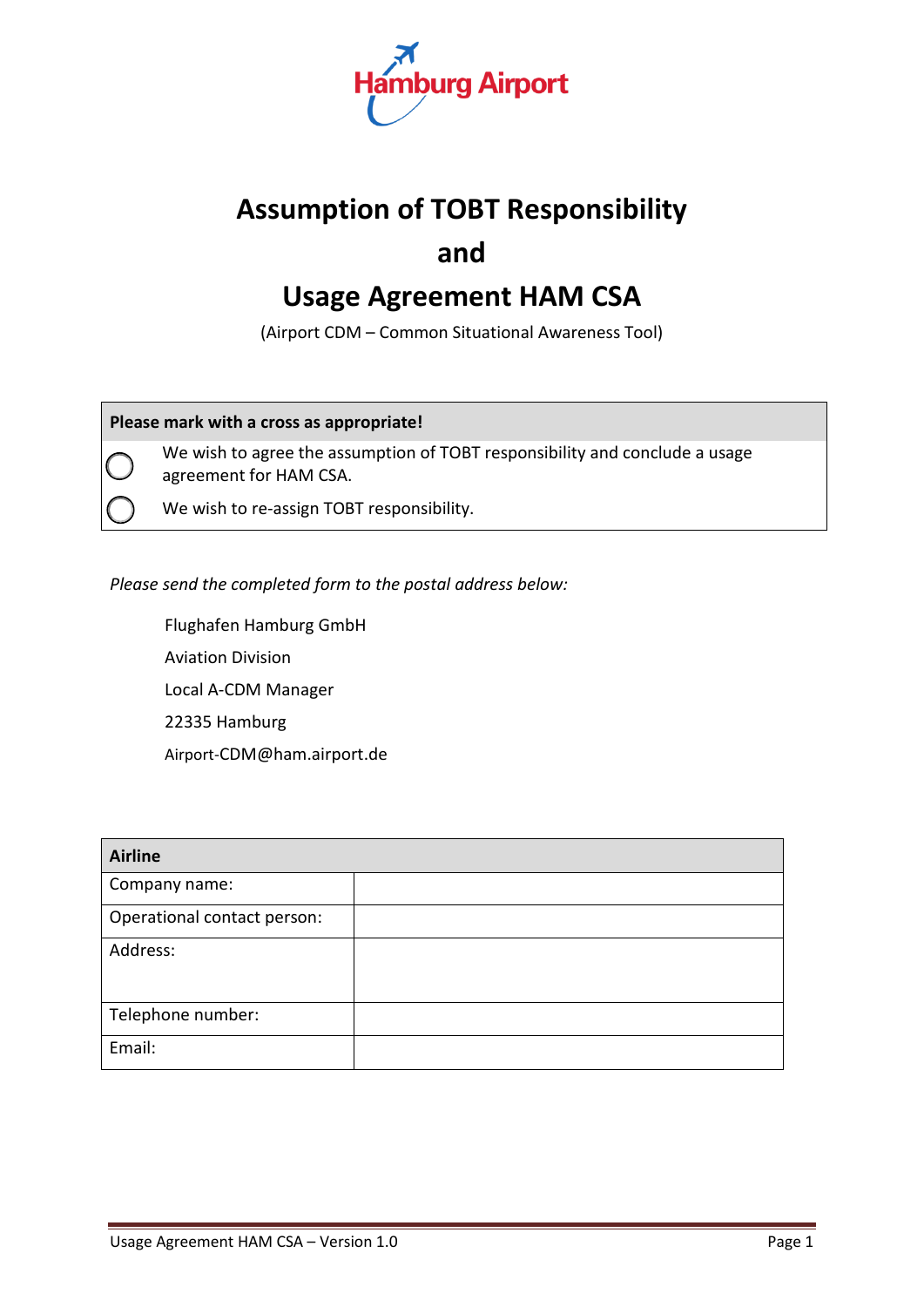

### **Responsible partner for TOBT**

i

The airline is responsible for maintenance of the Target Off-Block Time (TOBT) in the airport CDM process. TOBT responsibility must be clearly assigned. Should the airline not maintain the TOBT itself, this declaration must name the party (e.g. the handling agent) that is responsible. An airline may only commission one subcontractor to maintain the TOBT. The party responsible for TOBT maintenance can be provided with multiple access accounts with restricted read and/or read-write privileges for HAM CSA.

We hereby confirm our binding participation in the airport CDM process and name the following organisational unit as TOBT-responsible party within the scope of the CDM process at Hamburg Airport. The responsibilities of the TOBT-responsible party are defined in the AIP for Hamburg Airport in the version valid at any given time.

| <b>Responsible partner for TOBT</b> |  |
|-------------------------------------|--|
| Company name:                       |  |
| Effective from:                     |  |
| Address:                            |  |
|                                     |  |
| Telephone number:                   |  |
| Email:                              |  |

On the basis of this agreement, the airline expressly consents to the provision of access to HAM CSA for the TOBT-responsible party for the purpose of maintaining the TOBT.

### **Access to HAM CSA**

# HAM CSA is a web-based application which makes available all data relevant to the airport CDM process. The application also allows the TOBT-responsible party to ent change or delete TOBT data. airport CDM process. The application also allows the TOBT-responsible party to enter, change or delete TOBT data.

This is an application for access to HAM CSA. HAM CSA is a web-based application delivering data services to an end-user device via the internet. The quality of service may vary, depending on the internet connection and other use of the device.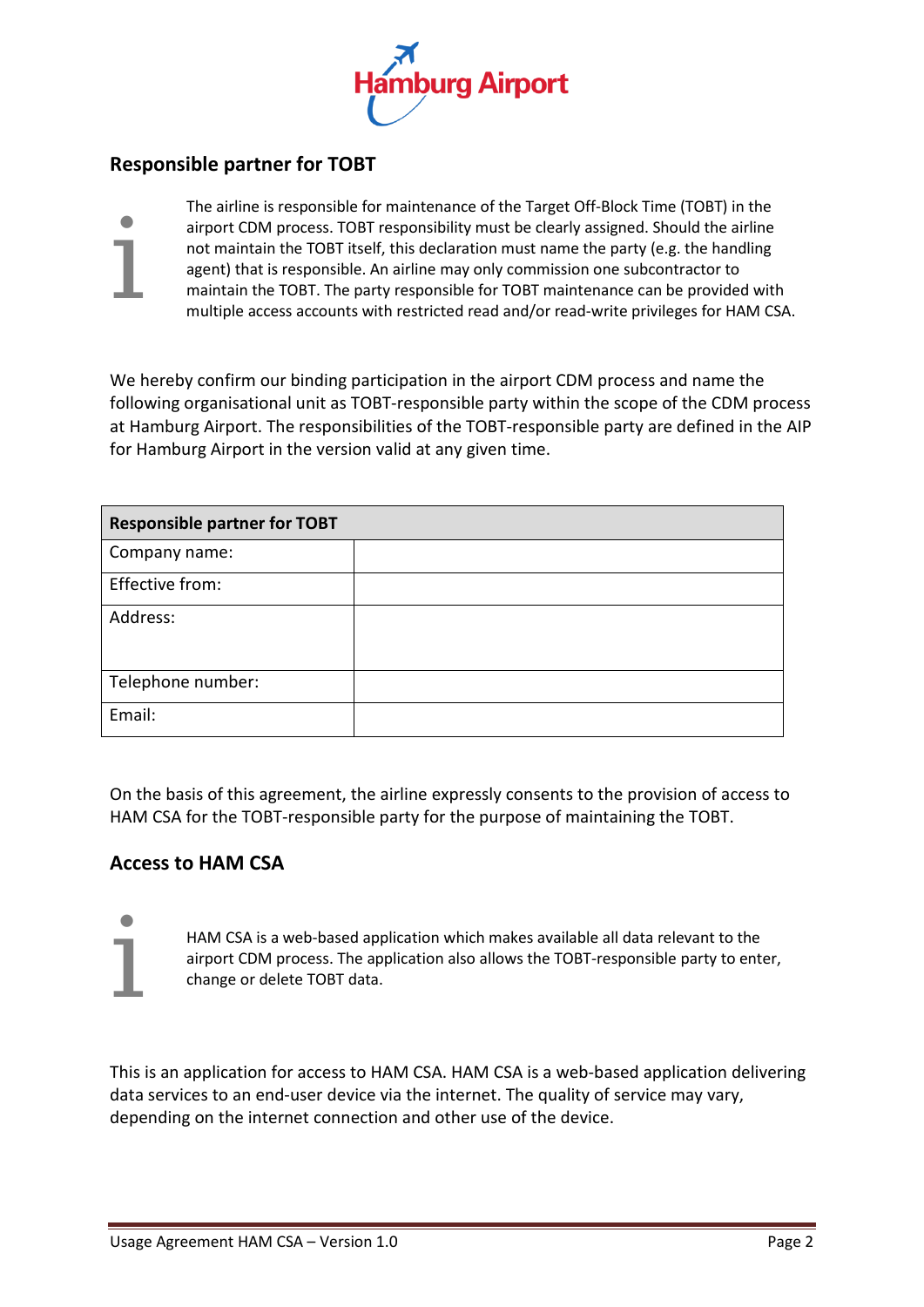

| Technical contact person:                       |                  |  |
|-------------------------------------------------|------------------|--|
| Number of parallel access<br>accounts required: |                  |  |
| Read-write access                               | Read-only access |  |

#### **1. SUBJECT OF AGREEMENT**

Within the framework of the airport CDM process, Flughafen Hamburg GmbH (hereinafter "FHG") permits usage of HAM CSA and the data thereby made available for the duration of this agreement. The configuration of HAM CSA on the airline's computers is the responsibility of the airline. FHG does guarantee to provide support in the configuration of the software and general product support, but no on-site support.

Furthermore, the usage of the product is subject to the following provisions of this agreement.

#### **2. CONCLUSION OF AGREEMENT**

The usage agreement is concluded when the airline sends a signed copy of this form to FHG. The request shall be verified by FHG once received. Once approval has been granted, FHG shall initiate the steps necessary to make the service available.

Provision of access shall take the form of a confirmation email to the airline, containing the information needed for the configuration of the application by the airline.

#### **3. AVAILABILITY / SERVICE QUALITY**

Within the constraints of its existing technical and operational capabilities, FHG shall make every effort to ensure the highest possible availability of the entire system associated with HAM CSA. No assurance or guarantee, however, can be provided in terms of the availability of the system at a specific time, for a specific duration or in a specific functional scope. In particular, FHG provides no guarantee or assurance for data connectivity and data contents where these lie outside FHG's area of responsibility.

Further, FHG is unable to provide any guarantee or assurance for the functionality and/or performance of the the application, as these are also significantly influenced by the customer's equipment, network connectivity, device usage scenario and IT environment.

- Internet connection with PC and connectivity capacities in line with normal current standards.
- Browsers: IE 11, Firefox and Google Chrome in a version current at the time of commissioning the service. Highest priority is given to display and functionality using Internet Explorer 11. The functionality of CSA tools on older IE versions is possible, but we provide no guarantee in this respect.
- Client operating systems: The architecture of HAM SuITe as a web application means that HAM SuITe is usable on all devices where a suitable browser is installed and usable. Minimum display resolution 1920x1080 with 24" diagonal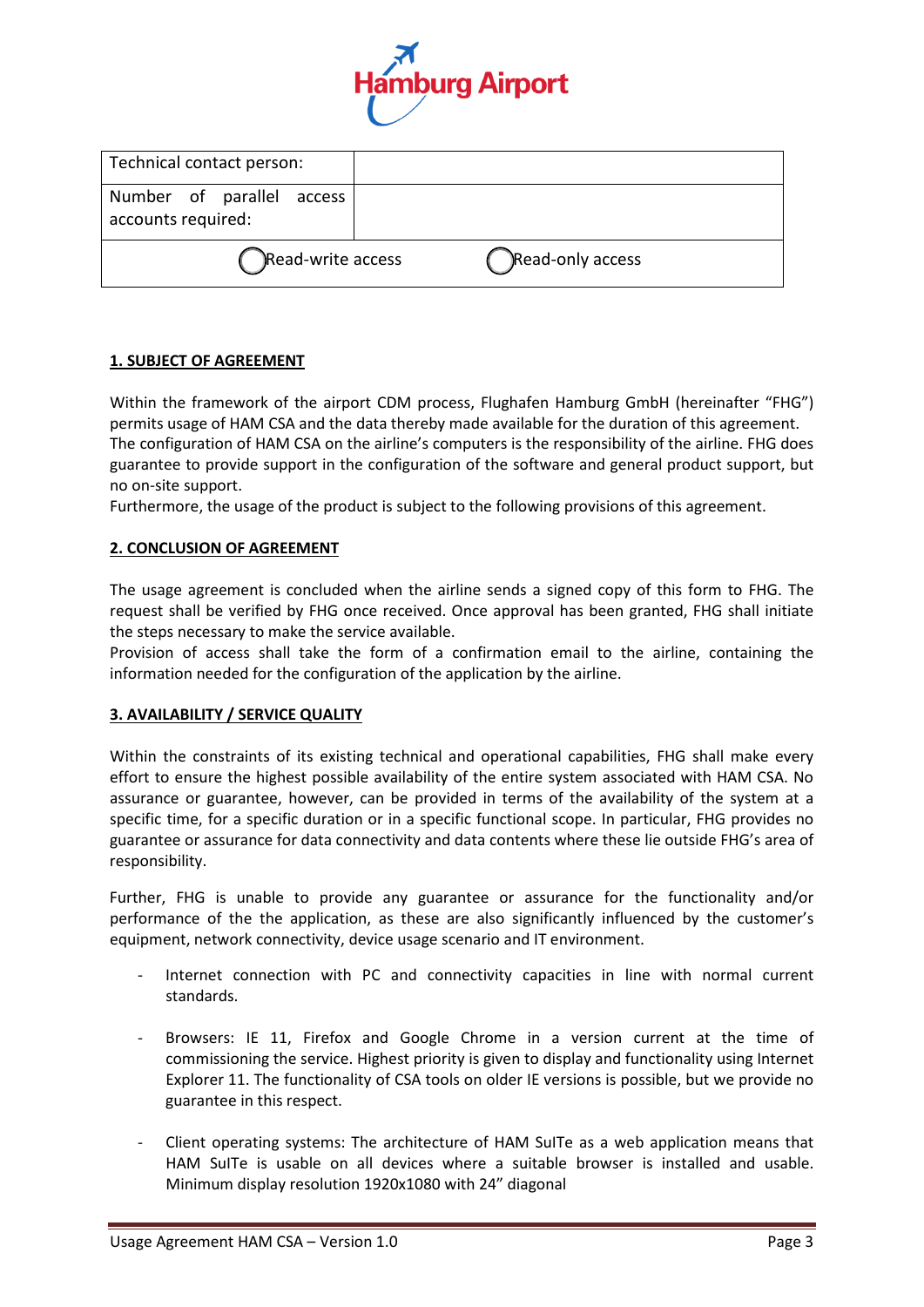

Logging in: For CSA users, external access is managed with so-called tokens. Users are issued with an Active Directory user account and a HAM SuITE user account along with a personal token assigned exclusively to the AD user in question. HAM SuITe access is only granted when the user enters the AD username and password accompanied by an additional sixfigure code, visible only on the token.

Cookies must be accepted in the web browser for HAM CSA to function correctly.

#### **4. ACCESS RIGHTS / PASSING ON OF DATA / LIABILITY / BLOCKING**

The airline is not permitted to assign rights from this contract to a third party. Login credentials provided are to be treated with the appropriate diligence; liability rests with the airline identified in this agreement, including liability for all parallel user accounts the airline has applied for. Any distribution or forwarding of data or views from the HAM CSA access and any entry of the data to other systems (e.g. by video or remote access) is prohibited; the airline shall be liable to FHG and any aggrieved third party for damages arising therefrom. In the event of such a violation of this agreement, FHG shall be entitled to block or suspend HAM CSA access in whole or in part without delay and without first issuing a notice of extraordinary termination.

This agreement shall be valid for an indefinite term. Parties may only issue an extraordinary termination (i.e. without notice) in the case of an appropriately important reason. Such an important reason is especially present in the case of a violation of the obligations defined in the previous paragraph. In the case of extraordinary termination, FHG shall be entitled to suspend access to the system immediately and to completely disable or delete the login credentials. An important reason is also present in the case of other misuse of the system, deliberate entry of incorrect data, or manipulation of the data.

FHG makes the contents of HAM CSA available to the best of its knowledge but without any guarantee. No claims against FHG or any other obligated party can be accepted for damages incurred by the airline or any third party as a result of incorrect or missing information or inaccurate provision of information.

FHG's liability, regardless of the legal basis, extends to its employees, legal agents and representatives only in the case of wilful action, gross negligence, and the violation of essential contractual obligations. An "essential contractual obligation" is, specifically, the non-binding facilitation of access to HAM CSA without liability for any specific function or functional scope, availability, or the integrity and/or quality of data. In any and every event of liable violation of an essential contractual obligation which is neither wilful nor grossly negligent, FHG's liability is limited to the making good of foreseeable damage typical for the agreement.

The parties agree that foreseeable damage typical for the agreement, where within the responsibility of FHG, is limited to a sum of €10,000.

The aforementioned limit on liability shall not apply to damage life, body or health where caused by FHG, its legal agents or representatives.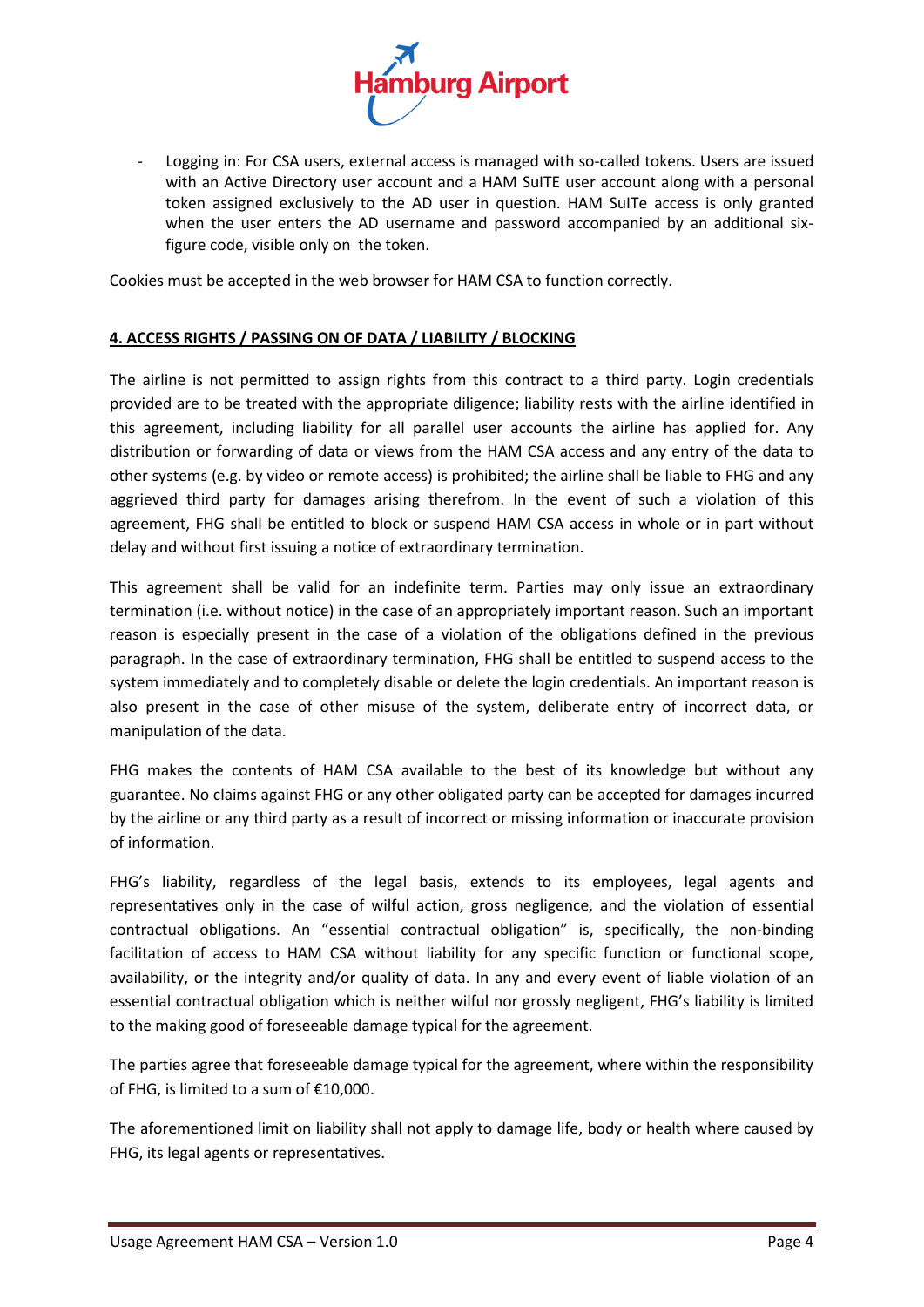

**FHG shall not be liable in any other matter.** This applies in particular to claims for loss of profit, failure to save money, ineffective expenditure and other direct or indirect damages and claims arising from temporary disruption to the system for technical or operational reasons. Furthermore, the parties agree that FHG shall not be held liable for damages arising from culpable behaviour on the part of the airline. In the event that a claim is made by a third party against FHG, the airline shall indemnify FHG from the claim (including all legal and other costs arising).

Signing this agreement indicates acceptance of FHG's terms and conditions.

#### **5. FEES**

FHG makes HAM CSA available free of charge as part of the airport CDM process.

#### **6. SERVICE DESK**

A User Help Desk is available on working days during normal office hours as the central reporting point for faults.

Availability of the User Help Desk:

Monday – Friday: Tel. intern: Tel. extern: Email:

The following data must be provided to the User Help Desk with fault reports:

- Full name of user
- Company / Department
- Location of end-user device
- HAM CSA username
- Telephone number in case of follow-up questions
- Description of fault
- Time of fault